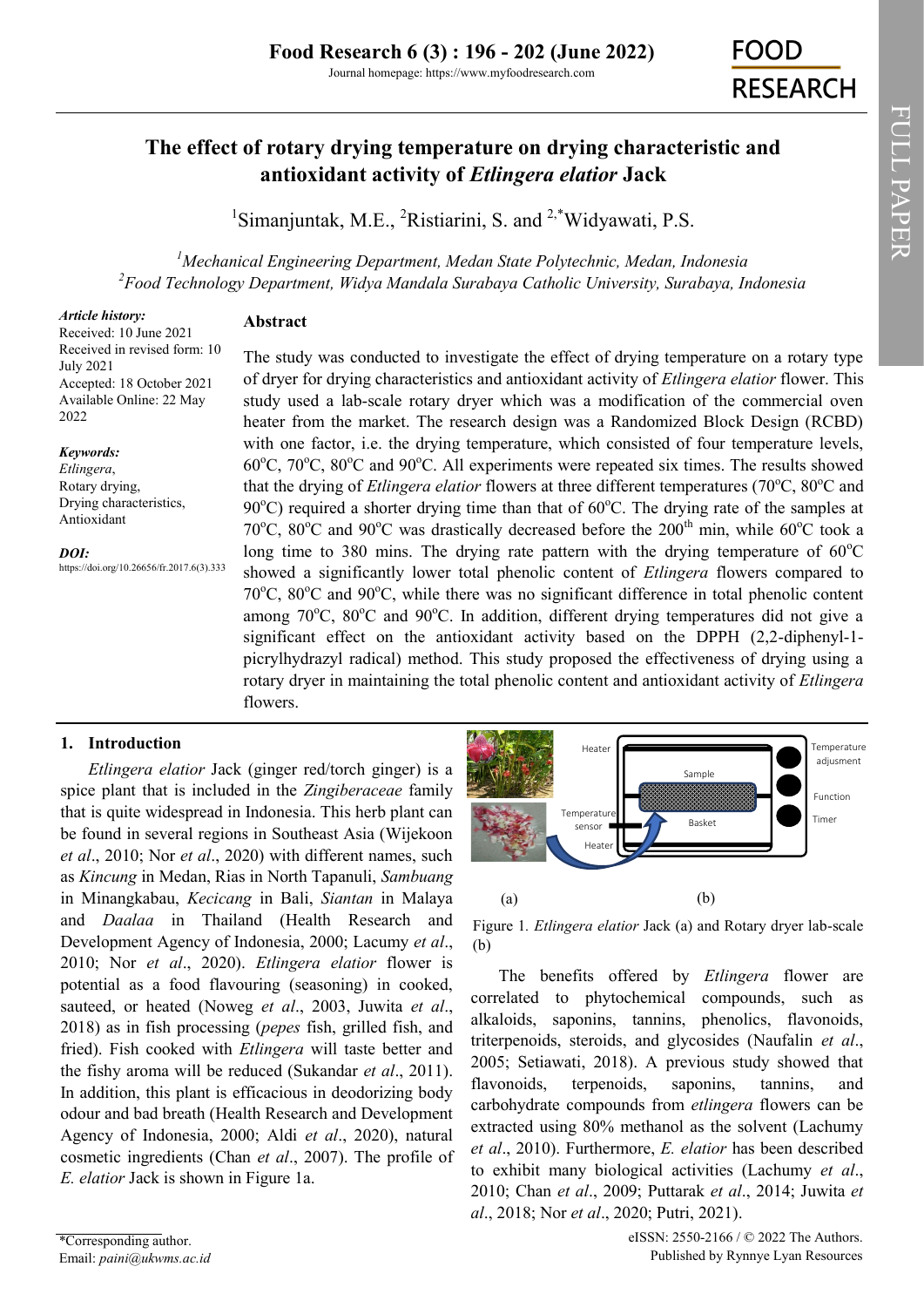FULL PAPER

Several investigations revealed that the phytochemical compounds of the *Etlingera* flowers have the potential of becoming a source of antioxidants. The methanolic and ethanolic extracts of them have been proven to scavenge DPPH (2,2-diphenyl-1 picrylhydrazyl) free radical (Chan *et al*., 2007). The inhibition of DPPH radical was successfully performed by *Etlingera* flowers' methanolic extract at the concentration of 9.14 mg/mL (Lachumy *et al*., 2010) as well as its aqueous extracts at the concentration of 76.4% (Gasemzadeh *et al*., 2015). Naufalin and Rukmini (2011) also found that the *Etlingera* flower has a higher potential antioxidant activity (61.61-83.17%) than its leaf (40.64-60.40%) and stem (57.42-84.65%).

In general, fresh *etlingera* flower usually has moisture contents of more than 80%, so it is a very perishable commodity (Sagar and Kumar, 2010). The shelf life of *Etlingera* flower can be extended by reducing its moisture content using drying methods. Several drying methods, such as air-, freeze-, microwave -, vacuum-, oven- and sun-drying, have different effects on the quality of dried material. Variation of drying temperature using a specific drying method can also influence the losses or preservation of antioxidant compounds (Kamiloglu *et al*., 2016). Can *et al*. (2009) studied the effect of various drying types, such as oven drying, microwave, oven, sun drying, and freeze-drying on the antioxidant properties of *E. elatior* leaves. The total phenolic content of *E. elatior* leaves subjected to freeze-drying was found to be higher compared to other drying methods. Another study by Rohkyani and Suryani (2015) showed drying using an oven at  $65^{\circ}$ C resulted in the highest DPPH scavenging activity (66.43%) of *Etlingera* flowers compared to 85°C (56.76%).

Rotary drying is another drying method that has not been widely applied in the drying of food commodities. Delele *et al.* (2015) informed that rotary dryers are capable of processing a variety of agricultural products with a wide range of thermo-physical and flow properties, and improve the efficiency of the drying process. To the best of our knowledge, there is still few information regarding the antioxidant characteristics of *E. elatior* flowers dried using a rotary dryer.

Several studies utilized the rotary drying method to preserve food material. Kaleemullah (2005) used rotary drying to 10.5 kg chilli with an initial moisture content of 330% (dry basis) in the temperature range of  $50 65^{\circ}$ C. The study showed that the moisture content is reduced to 10.0% (dry basis) after being dried for 32 hrs, 27 hrs, 23 hrs, and 20 hrs at 50 $\degree$ C, 55 $\degree$ C, 60 $\degree$ C and 65 $\degree$ C, respectively. Tarhana (2010) examined the drying of 15 kg peppermint using a rotary dryer for 15 - 18 hrs and 12

– 15 hrs. Drying can cause the leaves to darken, but the essential oil content is not much different from 2.08 - 2.7 mL/100 g dry matter. The specific energy consumption values have ranged from 7.88 to 15.08 MJ/kg of moisture removed). Daily fluctuations in ambient air conditions directly affected the specific energy consumption of a rotary dryer. Ademiluyi *et al*. (2010) also uses a rotary dryer to dry fermented cassava with parameter tests, including dry air inlet temperature, dry air inlet velocity, relative humidity, feed rate, drum rotational per min and feeding. The results showed that the dry air inlet temperature, the dry air inlet velocity, and the feed rate give a significant effect on the specific heat transfer coefficient and heat load on the material.

This study aimed to investigate the effect of rotary drying temperature on drying characteristics and antioxidant activity of *E. elatior* flowers that including moisture content, drying rate, total phenol, and DPPH free radical scavenging activity. Antioxidant activity analysis was carried out to determine the potential antioxidant activity of *Etlingera* flowers dried under different drying temperatures (60°C, 70°C, 80°C and  $90^{\circ}$ C) using a rotary dryer. The antioxidant activity was obtained by comparing the antioxidant activity of water extract of *Etlingera* flower petal powder at various drying temperatures with gallic acid and calculating its ability to reduce DPPH free radicals based on the percentage of inhibition (% inhibition). This study used a lab-scale rotary dryer made from a modified commercial oven heater.

# **2. Materials and methods**

Fresh *E. elatior* flowers were obtained from the traditional market around Medan city, Indonesia. All chemicals used were of analytical grade. The DPPH (2,2 diphenyl-1-picrylhidrazyl free radical) was purchased from Sigma Aldrich Chemicals ([St. Louis, Missouri,](about:blank)  [United States\)](about:blank), gallic acid, Folin-ciocalteu phenol, sodium carbonate, methanol was obtained from Merck and Co. Pharmaceutical Company ([New Jersey, United](about:blank)  [States\)](about:blank), and aquadest was bought from PT. Surabaya Aqua Industry, Indonesia.

The petals of fresh *E. elatior* flowers were collected and the knobs were discarded. The fresh flower petals were chopped to a size of about 1 cm. For each experiment, around  $400\pm0.1$  g (Ohaus PA 224) of fresh petals was inserted into the drying basket and filled about 50% volume of the basket. Commercial electric oven (Oxone type OX-8830, 30 L in volume) with modification was pre-heated to the set temperature until a steady condition was achieved, followed by inserting the drying basket containing samples into the oven. The drying air temperatures used were 60°C, 70°C, 80°C,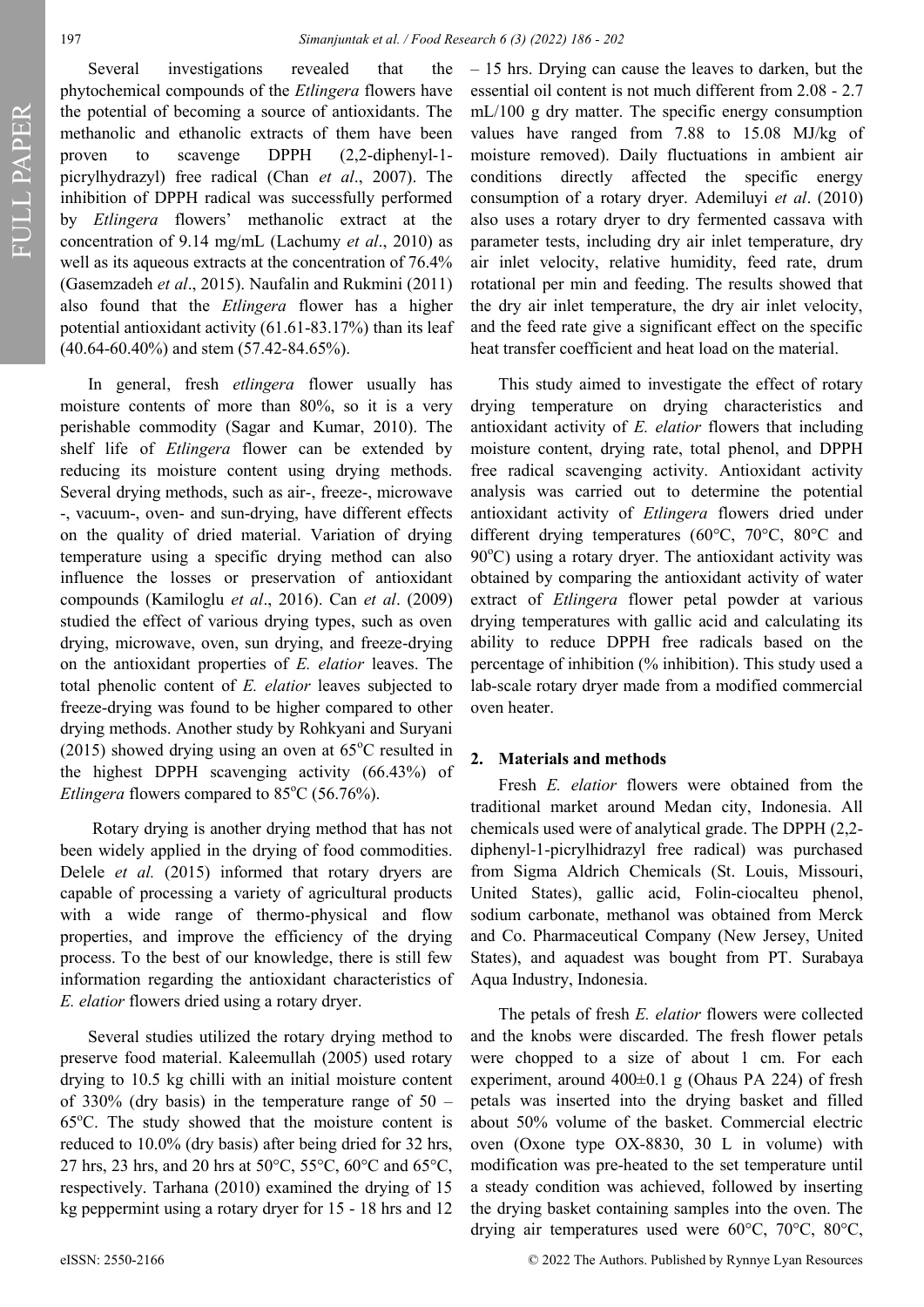and  $90^{\circ}$ C while the basket rotates at around 3 rpm. The experimental setup was shown in Figure 1b. The experimental setup is shown in Figure 1b. During the drying process, the samples were taken out, immediately weighed, and put back into the oven. The process was done periodically every 20 min until the samples reached a constant weight and the drying process was terminated. The moisture content was calculated based on a wet basis with Equation 1:

$$
MC (\%) = \frac{M_{H2O}}{M_{total}} \times 100\% \tag{1}
$$

Where  $MC = \text{moisture content } (\%)$ ,  $M_{H2O} = \text{mass of}$ moisture (g) and  $M_{total}$  = mass of solid + mass of moisture (g)

The drying rate was calculated from the Equation 2:

$$
DR\left(\frac{\%}{\min}\right) = \frac{MC_{\text{to}} - MC_{\text{t1}}}{\Delta t}
$$
 (2)

Where DR = drying rate (%/min),  $MC_{t0}$  = moisture content at time t (g),  $MC_{t1}$  = moisture content at t + 20 min (g) and  $\Delta t =$  time interval (min).

The two transfer processes simultaneously occur in thermal drying: i.e. heat or energy transfer and mass transfer. Energy transfer occurs from the environment to vaporize moisture present on the surface of a material/ product. Convection heat transfer takes place due to temperature differences between the surface of the material and the dry air. Vaporization is the evaporation of moisture located on the surface of the material. When heat moves from the outside to the inside of the material, moisture that is located inside the material will diffuse out to the material's surface due to differences in moisture content.

### *2.1 Extraction of samples*

The samples were extracted by the soxhlet extraction method (Widyawati *et al*., 2014). As much as 3 g of fresh *E. elatior* petals were wrapped in a filter paper and put into a soxhlet tube (timbre) that had been filled with 50 mL of water as the solvent. The extraction was carried out at its boiling point for 4 hrs until the solvent's colour in the timbre became colourless. The obtained extract was evaporated by a rotary evaporator under a vacuum at a temperature of 65-80°C, a pressure of 250 - 300 mbar, and a rotational speed of 40 rpm. The evaporation was run for 10 mins to obtain 2.5 mL of a concentrated extract. The concentrated extract was placed in vials and stored in the freezer until further analysis.

### *2.2 Total phenolic content analysis*

Analysis of total phenolic content was based on the

oxidation reaction of phenol compounds to produce a blue solution from reducing yellow hetero polyphosphoric molybdate tungstate anions (Muntana and Prasong, 2010). In brief, 20 µL of *Etlingera* flower extract was added to 1 mL of 10% Folin Ciocalteau reagent in a 10 mL flask bottle. The mixture was shaken and left for 5 mins Then, 2.0 mL of  $7.5\%$  Na<sub>2</sub>CO<sub>3</sub> and distilled water were subsequently added to the mixture until a volume of 10 mL was achieved. The mixture was allowed to stand for 30 mins and the absorbance of the samples was measured at  $\lambda$  760 nm (UV-Vis spectrophotometer, Shimadzu 1800). Data were analysed against gallic acid as a standard solution (mg GAE/g samples) (Siddiqui *et al.*, 2017).

# *2.3. DPPH free radical scavenging activity analysis*

The assay of DPPH free radical scavenging activity was based on Sompong *et al.* (2011) with some modifications. As much as 3 mL of DPPH solution (4 mg/100 mL in methanol) was added to 20 µL of the extract and methanol until the volume reached 10 mL in a 10 mL flask bottle. The samples were incubated for 30 mins in a dark chamber. The absorbance of each sample was measured at  $\lambda$  517 nm by a spectrophotometer (UV-Vis spectrophotometer, Shimadzu 1800). Data were analysed against gallic acid as a standard solution (mg GAE/g samples).

# **3. Results and discussion**

#### *3.1 Moisture content and drying rate*

The initial moisture content of each sample for temperatures 60 $^{\circ}$ C, 70 $^{\circ}$ C, 80 $^{\circ}$ C, and 90 $^{\circ}$ C was 87.53%, 88.03%, 88.1%, and 87.53% (w/w). During the drying process, the changes in moisture content occurred as shown in Figure 3 and these changes in moisture content are proportional. As for the temperature of  $60^{\circ}$ C, the change is much slower. For each drying temperature of 90 $\degree$ C, 80 $\degree$ C, 70 $\degree$ C, and 60 $\degree$ C, the moisture content will approach 0% after 240, 260, 320, and 480 mins, respectively. The decrease in moisture content follows a straight line until the moisture content approaches 0%. The decrease indicates that the process of moisture evaporation takes place constantly for each period of measurement. The moisture content for each experiment calculated based on Equation 1 is shown in Figure 2.

The drying rate during the experiment calculated using Equation 2 is shown in Figure 3. The constant drying rate looks long enough for all types of temperatures. The constant drying period of around 220 mins was nearly the same for drying temperatures of 70° C,  $80^{\circ}$ C, and  $90^{\circ}$ C. During this period, the drying rate is around  $1.25 - 30$  g/min of measurement. At 60<sup>o</sup>C, the drying rate is around 0.75 g/min and lasts for about 380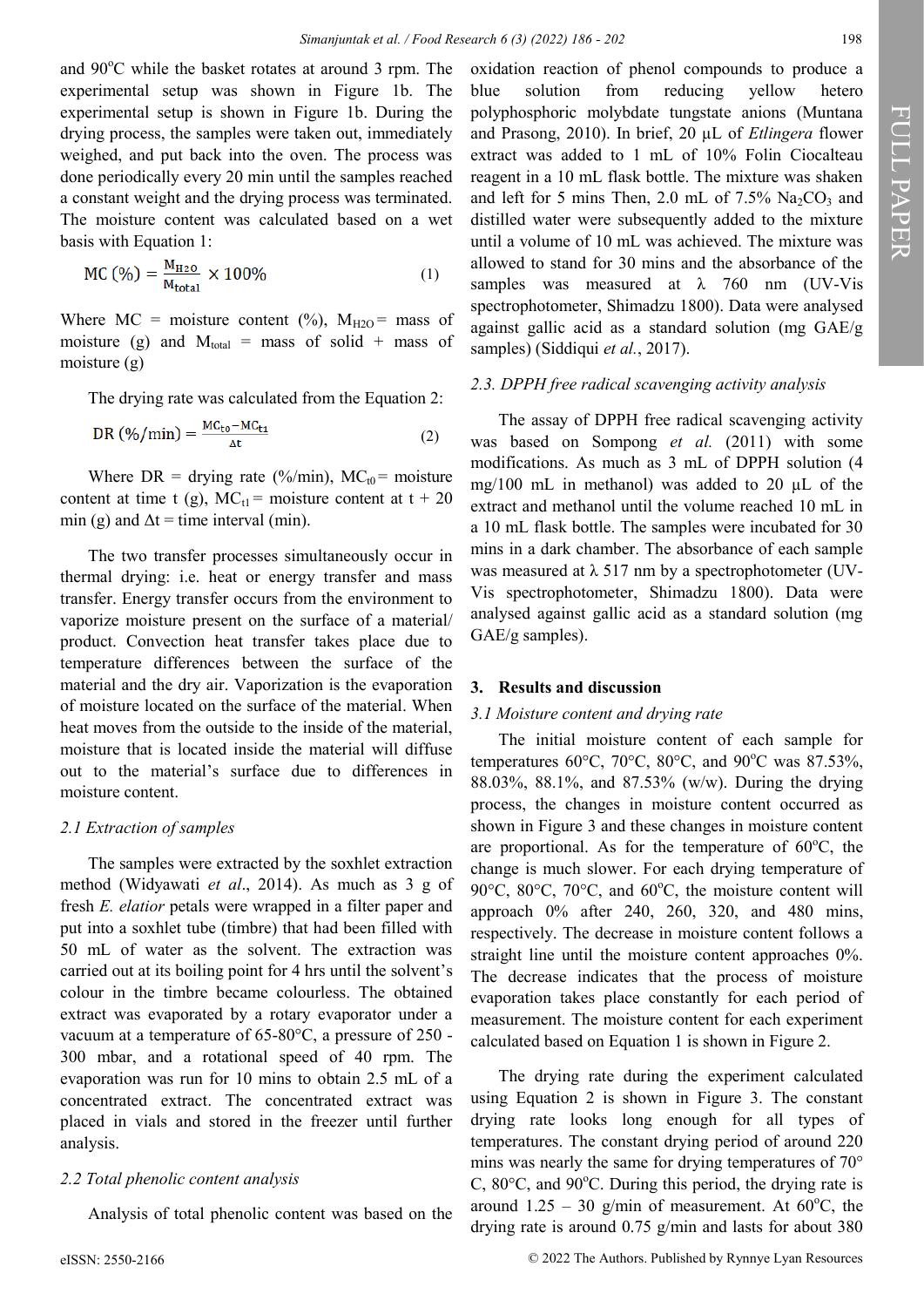# 199 *Simanjuntak et al. / Food Research 6 (3) (2022) 186 - 202*

mins. The duration of this constant rate period is due to the high moisture content contained in fresh *E. elatior*  flowers. Moisture content for all samples was around 90% and a large amount of moisture content is present on the surface of the sample. The low thickness of the sample also allows the moisture on the inside or middle to evaporate to the surface with minimum difficulty. The fall rate period was shorter than the constant rate period, which was around 40 to 100 mins for experiments with temperatures of  $90^{\circ}$ C,  $80^{\circ}$ C, and  $70^{\circ}$ C. As for the drying temperature of  $60^{\circ}$ C, the time was around 240 mins.



Figure 2. The moisture content of *Etlingera elatior* Jack flowers at various drying temperatures.



Figure 3. The drying rate of *Etlingera elatior* Jack flowers at various drying temperatures.

The second falling rate period has a shorter time than the previous period. A shorter time indicates that after experiencing a critical condition, the moisture content of *E. elatior* flowers will then be low. During the second falling rate period, the drying rate would be controlled by the diffusion rate of moisture from the inner surface of the sample. This process was conducted until it reached an equilibrium state or until the moisture content has completely evaporated (Nurafifah *et al*., 2018). Data in Figure 3 showed a constant drying rate lasting up to 20% of moisture content. After that, the drying rate will decrease rapidly. Moisture content in this range is a critical condition where the drying rate will be significantly influenced by the rate of moisture transportation from the centre to the surface.

# *3.2 Antioxidant activity*

The total phenolic content describes the amount of phenol compounds present in a sample. Phenol compounds can facilitate redox reactions, thus can act as antioxidants (Johari and Khong, 2019). The total phenolic content of *Etlingera* flower powder produced using various temperatures of rotary dryer is shown in Figure 4. The results showed total phenolic content of *Etlingera* flower powder produced under the temperature of  $60^{\circ}$ C (1.216±0.146 mg gallic acid equivalent/g samples) was statistically lower from that of  $70^{\circ}$ C,  $80^{\circ}$ C, and  $90^{\circ}$ C (2.558 $\pm$ 0.385 - 2.165 $\pm$ 0.609 mg gallic acid equivalent/g samples). The trend of increasing total phenolic content was observed when the drying temperature increased to  $70^{\circ}$ C, followed by a decrease after the heating temperature was elevated to  $90^{\circ}$ C. However, no significant difference in total phenolic content was found from the drying temperatures of  $70^{\circ}$ C,  $80^{\circ}$ C,  $90^{\circ}$ C. The obtained results revealed that the phenolic compounds in *E. elatior* flowers were thermostable and could be maximally extracted under the drying temperature of 70°C. Złotek et al. (2019) also discovered the thermostability of phenolic compounds derived from white quinoa after being subjected to drying using a single convection dryer under various drying temperatures (30 $^{\circ}$ C, 40 $^{\circ}$ C, 60 $^{\circ}$ C). Generally, the secondary metabolites contained in plants are in the form of free metabolites or bonded to other metabolites. Vanic acid possesses a thermostable characteristic at various dry temperatures, which is similar to p- hydroxybenzoic acid, p-coumaric acid, salicylic acid, and ferulic acid. Naufalin *et al.* (2005) reported *etlingera* flowers contained phytochemical components, such as alkaloids, saponins, tannins, phenolics, flavonoids, triterpenoids, steroids, and glycosides. In contrast, Liaotrakoon and Liaotrakoon (2018) observed a decrease in the total phenolic content and antioxidant activity of mushrooms after being dried using an oven under the temperatures of  $40^{\circ}$ C,  $50^{\circ}$ C, and  $60^{\circ}$ C with an extended drying time.



Figure 4. Total phenolics content of *Etlingera elatior* Jack flowers at various drying temperatures. Values are presented as means of six replicates. Values with different superscripts are significantly different,  $p<0.05$ .

eISSN: 2550-2166 © 2022 The Authors. Published by Rynnye Lyan Resources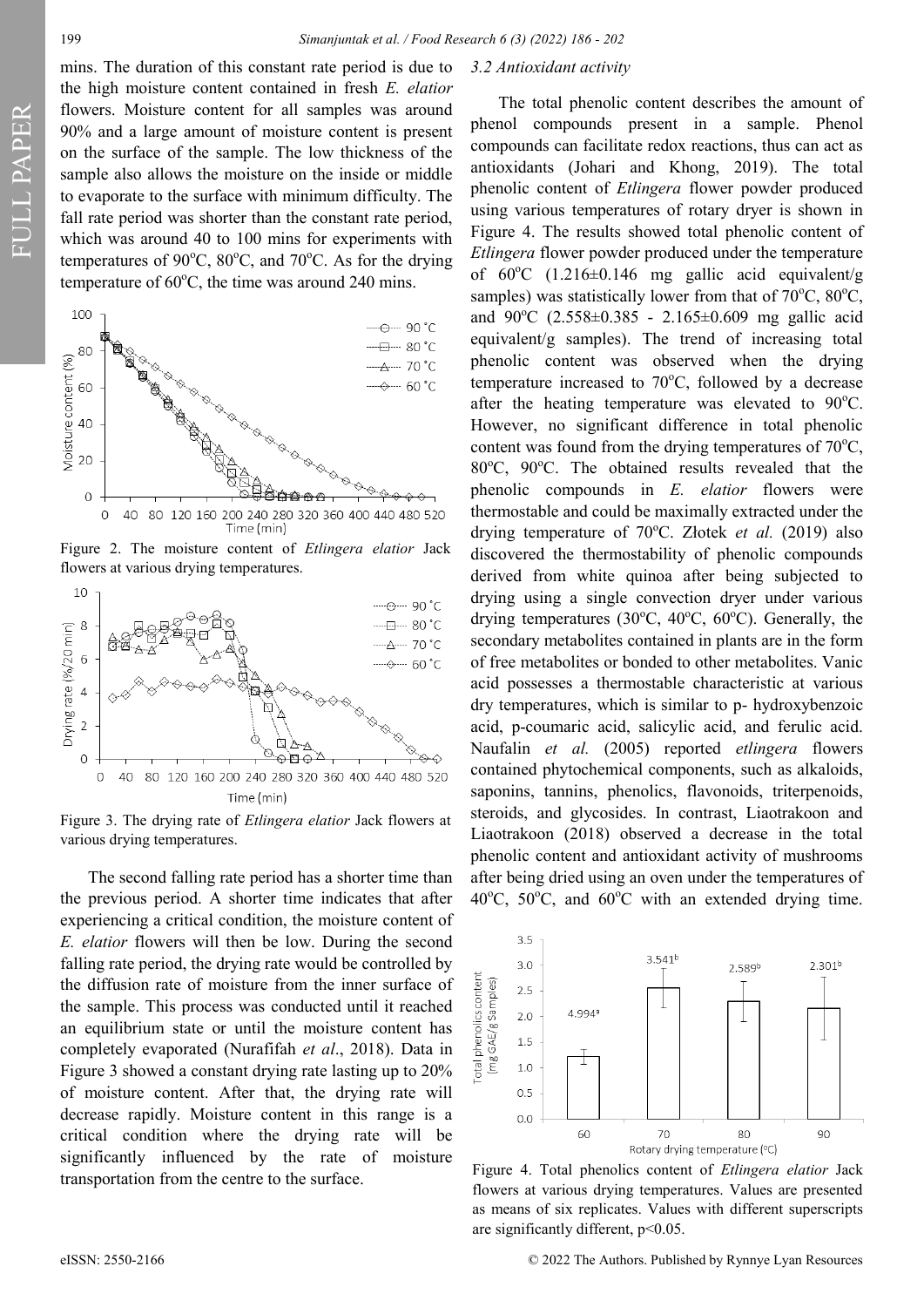Therefore, it can be concluded that drying using the rotary dryer with a higher temperature and longer time up to 4 hrs could maintain the total phenolic content of a material.

DPPH is a free radical that has a maximum absorbance at 517 nm in methanol. The scavenging of DPPH by the addition of antioxidants is indicated by the change in solvent's colour from purple to yellow (Sayed *et al*., 2015). The ability of *Etlingera* flowers to scavenge DPPH free radicals tended to increase along with increasing drying temperature (Figure 5). In addition, the drying process of *Etlingera* flowers using the rotary dryer with temperatures ranging from  $60-90^{\circ}$ C for 4 hrs did not significantly change its DPPH scavenging activity, which indicated the ability of the rotary drying method to effectively maintain both total phenolic content and antioxidant activity of *Etlingera* flowers. On the contrary, different results from Liaotrakoon and Liaotrakoon (2018) revealed a decrease in the antioxidant activity of mushrooms after being subjected to the oven drying process.





Furthermore, no correlation was found between the antioxidant activity and the total phenolic content of *Etlingera* flowers. The coefficient determination of less than 0.95  $(R^2 = 0.3318)$  indicated an increase in total phenolic content was not closely related to an increase in the DPPH free radical scavenging activity. This result was not in line with Piluzza and Bullitta (2011) where the DPPH and ABTS free radicals scavenging activity were positively correlated with total phenolic content with  $R^2 = 0.9152$  and  $R^2 = 0.889$ , respectively. Gan *et al.* (2017) also noted total phenolic content was linearly correlated with antioxidant activity (iron ion reducing power, hydroxyl free radical scavenging activity and lipid oxidation inhibition activity). Khiya *et al.* (2021) added a high positive correlation between phenolic compounds and antioxidant activity  $(R^2 = 0.932)$ , showing the phenolic compounds may have contributed to the antioxidant activity of *Salvia offi*cinalis leaves.

This absence of correlation in this study depicted the possibility of other phytochemical compounds influencing the antioxidant activity of *Etlingera* flowers. Naufalin *et al*. (2005) and Setiawati (2018) showed that the phytochemical compounds that comprise *Etlingera* flowers are alkaloids, glycosides, phenolics, terpenoids, steroids, saponins, and flavonoids, with alkaloids as the dominant compound. Alkaloids and phenolic compounds are very important as antioxidants, with alkaloids possessing a stronger antioxidant activity. Quezada *et al.* (2004) showed the presence of alkaloids and flavonoids exhibited high antioxidant potency of Boldo (*Peumus boldus* Molina) extract. Benabdesselam *et al.* (2007) also found that total quinolizidine alkaloid contents of *Fumaria capreolata* (426 mg/100 g) and *Fumaria bastardii* (521 mg/100 g) extracts exhibited a strong total antioxidant activity.

### **4. Conclusion**

The time required for drying *Etlingera* flowers using a rotary dryer did not much differ among the temperatures of 70 $\rm ^{o}C$ , 80 $\rm ^{o}C$ , and 90 $\rm ^{o}C$  and was shorter compared to  $60^{\circ}$ C. A rapid decrease in drying rate was experienced by *Etlingera* flowers before the 200<sup>th</sup> min of drying process under  $70^{\circ}$ C,  $80^{\circ}$ C, and  $90^{\circ}$ C, while longer time (380 mins) occurred when using a drying temperature of  $60^{\circ}$ C. Drying with a rotary dryer was found to effectively maintain the total phenolic content of *Etlingera* flowers, although the drying process was performed under a quite high temperature for 4 hrs. In addition, drying with rotary drying at  $60 - 90^{\circ}$ C for 4 hrs did not change the DPPH free radical scavenging activity. Accordingly, the rotary drying method was very effective in maintaining the total phenolic content and antioxidant activity of *Etlingera* flowers.

### **Conflict of interest**

The authors declare no conflict of interest.

# **Acknowledgement**

The authors would like to thank the Medan State Polytechnic for funding this research on Collaboration Research Scheme 2019 year and Widya Mandala Surabaya Catholic University.

# **References**

Ademiluyi, F.T., Abowei, M.F.N., Puyate, Y.T. and Achinewhu, S.C. (2010). Effects of drying parameters on heat transfer during drying of fermented ground cassava in a rotary dryer. *Drying Technology,* 28(4), 550-561. https:// doi.org/10.1080/07373931003622669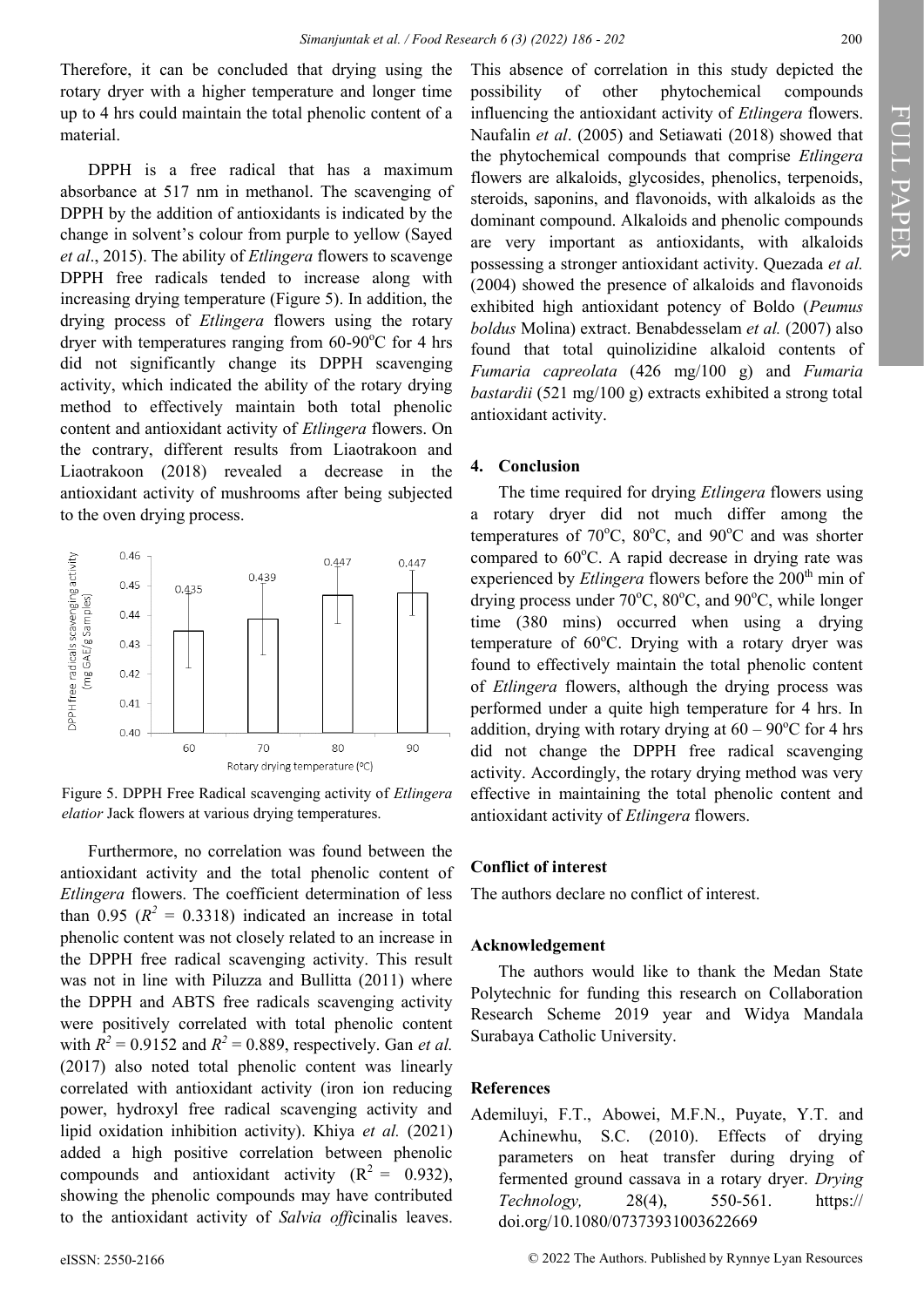- Aldi, Y., Husni, E. and Yesika, R. (2020). Activity of kincung flowers (*Etlingera Elatior* (Jack) R.M.Sm.) on total leukocytes and percentage of leukocytes in allergic male white mice. *Pharmacognosy Journal*, 12(1), 44–51. https://doi.org/10.5530/pj.2020.12.8.
- Benabdesselam, F.M., Khentache, S., Bougoffa, K., Chibane, M., Adach, S., Chapeleur, Y., Max, H. and Mattar, D.L. (2007). Antioxidant activities of alkaloid extracts of two Algerian species of Fumaria: *Fumaria capreolata* and *Fumaria bastardii*. *Records Natural Products*, 1(2-3),28-35.
- Chan, E.W.C, Lim, Y.Y. and Wong, S.K. (2009). Effects of different drying methods on the antioxidant properties of leaves and tea of ginger species. *Food Chemistry,* 113(1), 166-172. [https://doi.org/10.1016/](https://doi.org/10.1016/j.foodchem.2008.07.090) [j.foodchem.2008.07.090](https://doi.org/10.1016/j.foodchem.2008.07.090)
- Chan, E.W.C., Lim. Y.Y. and Omar, M. (2007). Antioxidant and antibacterial activity of leaves of *Etlingera* species (*Zingiberaceae*) in Peninsular Malaysia. *Food Chemistry,* 104(4), 1586-1593. https://doi.org/10.1016/j.foodchem.2007.03.023
- [Delele,](about:blank) D.A., Weigler, F. and Mellmann. J. (2015). Advances in the application of a rotary dryer for drying of agricultural products: A Review. *[Drying](about:blank)  [Technology,](about:blank)* 33(5), 541-558. https:// doi.org/10.1080/07373937.2014.958498
- Gan, J., Feng, Y., He, Z., Li, X. and Zhang, H. (2017). Correlations between antioxidant activity and alkaloids and phenols of Maca (*Lepidiummeyenii*). *Hindawi Journal of Food Quality,* 2017, 3185945. https://doi.org/10.1155/2017/3185945
- Johari, M.A. and Khong, H.Y. (2019). Total phenolic content and antioxidant and antibacterial activities of Pereskia Bleo. *Hindawi Advances in Pharmacological Sciences*, 2019, 7428593. https:// doi.org/10.1155/2019/7428593
- Juwita, T., Puspitasari, I.M. and Levita, J. (2018). Review article torch ginger (*Etlingera elatior*): A review on its botanical aspects, phytoconstituents and pharmacological activities. *Pakistan Journal of Biological Sciences*, 21(4), 151-165. https:// doi.org/10.3923/pjbs.2018.151.165
- Kaleemullah, S. and Kailappan, R. (2005). Drying kinetics of red chillies in a rotary dryer. *Biosystems Engineering,* 92(1), 15–23. https://doi.org/10.1016/ j.biosystemseng.2005.05.015
- Kamiloglu, S., Toydemir, G., Boyacioglu, D., Beekwilder, J., Hall, R.D. and Capanoglu, E. (2016). A Review on the effect of drying on antioxidant potential of fruits and vegetables. *Critical Reviews in Food Science and Nutrition,* 56(Suppl. 1), S110- S129. https://

# doi.org/10.1080/10408398.2015.1045969

- Khiya, Z., Oualcadi, Y., Gamar, A., Berrekhis, F., Zair,T. and Hilali, F.E.L. (2021). Correlation of total polyphenolic content with antioxidant activity of hydromethanolic extract and their fractions of the salvia officinalis leaves from different regions of Morocco. *Journal of Chemistry*, 2021, 8585313. https://doi.org/10.1155/2021/8585313
- Lachumy, S.J.T., Sasidharan, S., Sumathy, V. and Zuraini, Z. (2010). Pharmacological activity, phytochemical analysis and Toxicity of Methanol Extract of *Etlingera Elatior* (Torch Ginger) Flowers. *Asian Pacific Journal of Tropical Medicine,* 3(10), 769-774. https://doi.org/10.1016/S1995-7645(10) 60185-X
- Liaotrakoon, W. and Liotrakoon, V. (2018). Influence of drying process on total phenolics, antioxidative activity and selected physical properties of edible bolete (*Phlebopus colossus* (R. Hein) Singer and changes during storage. *Food Science and Technology,* 38(2), 231 – 237. https:// doi.org/10.1590/1678-457x.34116
- Muntana, N. and Prasong, S. (2010). The Study on total phenol contents and their antioxidant activities on Thai white, red, black rice bran extracts. *Pakistan Journal of Biological Science*, 13(4), 170 – 174. https://doi.org/10.3923/pjbs.2010.170.174
- Naufalin, R. and Rukmini. H.S. (2011). Potential antioxidants from kecombrang (*Nicolaia speciosa* Horan) plant extraction during storage, presented at the National Seminar on Building Competitiveness of Food Products Based on Local Raw Materials. Surakarta, Indonesia. [In Bahasa Indonesia].
- Naufalin, R., Jenie, B.S.L., Kusnandar, F., Sudarwamto, M. and Rukmini, H. (2005). Antibacterial activity of kecombrang extract toward pathogenic and food spoilage bacteria. *Journal of Technology and Food Industry*, 16(2), 119-125. [In Bahasa Indonesia].
- Nor, N.A.M., Noordin, L., Bakar, N.H.A. and Ahmad, W.A.N.W. (2020). Evaluation of antidiabetic activities of *Etlingera elatior* flower aqueous extracts *in vitro* and *in vivo*. *Journal of Applied Pharmaceutical Science*, 10(8), 43-51.
- Noweg, T., Abdullah, A.R. and Nidang, D. (2013). Forest plants as vegetables for communities bordering the Crocker Range National Park. *ASEAN Revolution Biodiversity Environment Conservation,* Jan-Mar 2003, 1–18.
- Piluzza, G. and Bullitta, S. (2011). Correlations between phenolic content and antioxidant properties in twenty -four plant species of traditional ethnoveterinary use in the Mediterranean area. *Pharmaceutical Biology,*